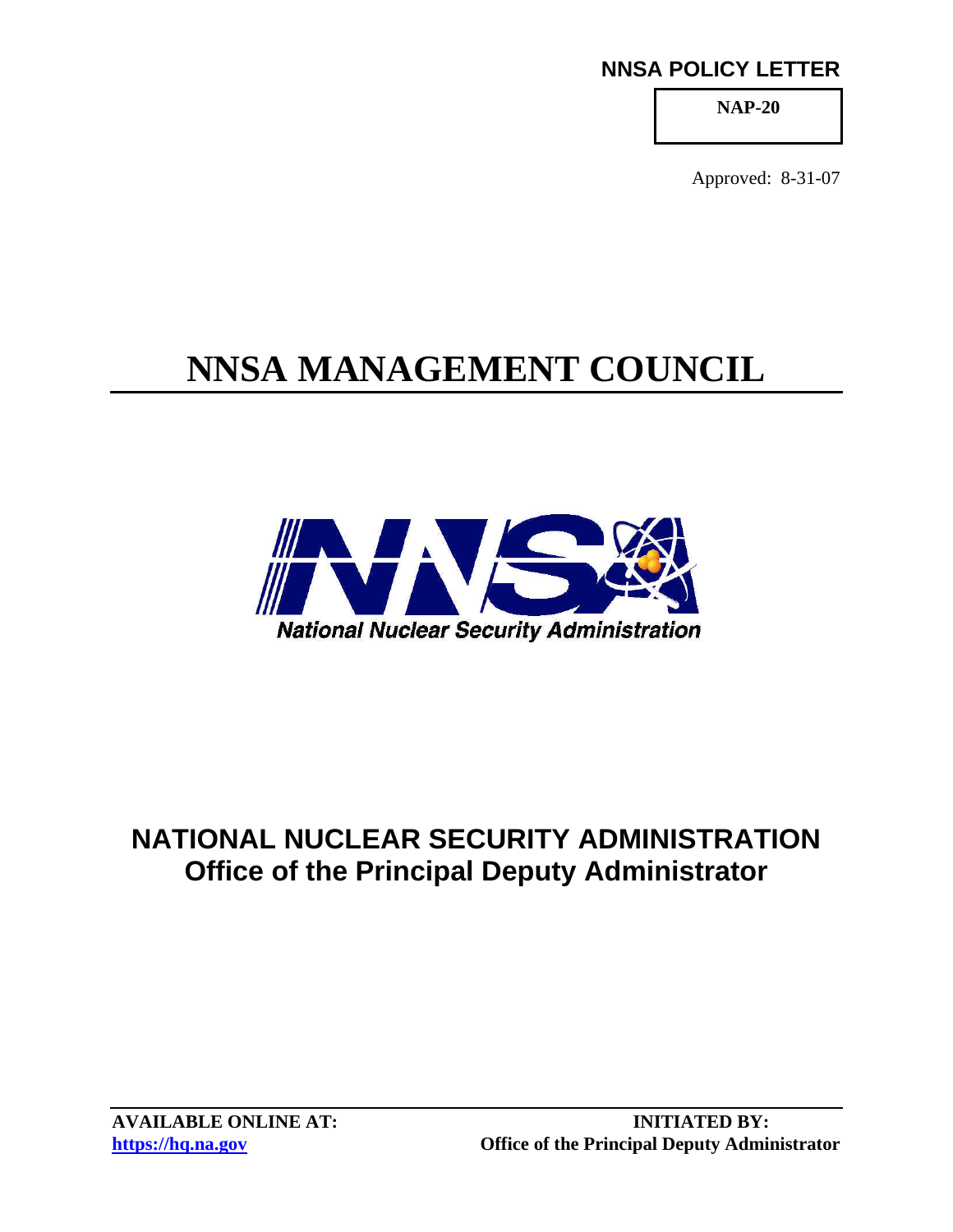#### **NNSA MANAGEMENT COUNCIL**

- 1. PURPOSE. To formalize the current NNSA Management Council operating principles and membership. The NNSA Management Council is comprised of select Headquarters senior managers and is a forum for discussions and decisions regarding NNSA policies, practices, and priorities. These include: activities and decisions associated with the Planning, Programming, Budgeting, and Evaluation (PPBE) system; Human Capital Programs; Acquisition Management; Information Technology policies and initiatives for each NNSA Federal element; coordination of NNSA responses to DOE taskings and directives; and, providing leadership for management initiatives, such as the Administrator's Special Focus Areas. The NNSA Management Council will also strive to improve operational efficiencies and effectiveness, enhance organizational communications and provide overall NNSA corporate direction and guidance. The NNSA Management Council will also facilitate high-level policy integration and dispute resolution.
- 2. CANCELLATIONS. None.
- 3. APPLICABILITY. This Policy Letter is applicable to NNSA Headquarters, Site Offices and the Service Center.

#### 4. REQUIREMENTS.

The Principal Deputy Administrator will chair the NNSA Management Council. The NNSA Chief of Staff will serve as the Alternate Chair and as the Executive Secretariat. Other members include: the Deputy Under Secretary for Counterterrorism, the Associate Principal Deputy Administrator, the Deputy Administrators for Defense Programs, Defense Nuclear Nonproliferation and Naval Reactors, the Associate Administrators for Emergency Operations, Infrastructure and Environment, Management and Administration, and Defense Nuclear Security, the NNSA General Counsel, the Directors for Policy Planning, Assessment and Analysis, and Congressional, Intergovernmental and Public Affairs, and the Executive Director. Each member will be actively involved and committed to the partnership of the NNSA Management Council. Other NNSA senior officials may be called upon to participate in NNSA Management Council activities.

The NNSA Management Council will normally meet biweekly for the time necessary to complete agenda items. The agenda and relevant information will be distributed in advance of each meeting. A summary of each meeting's proceedings will be recorded and maintained.